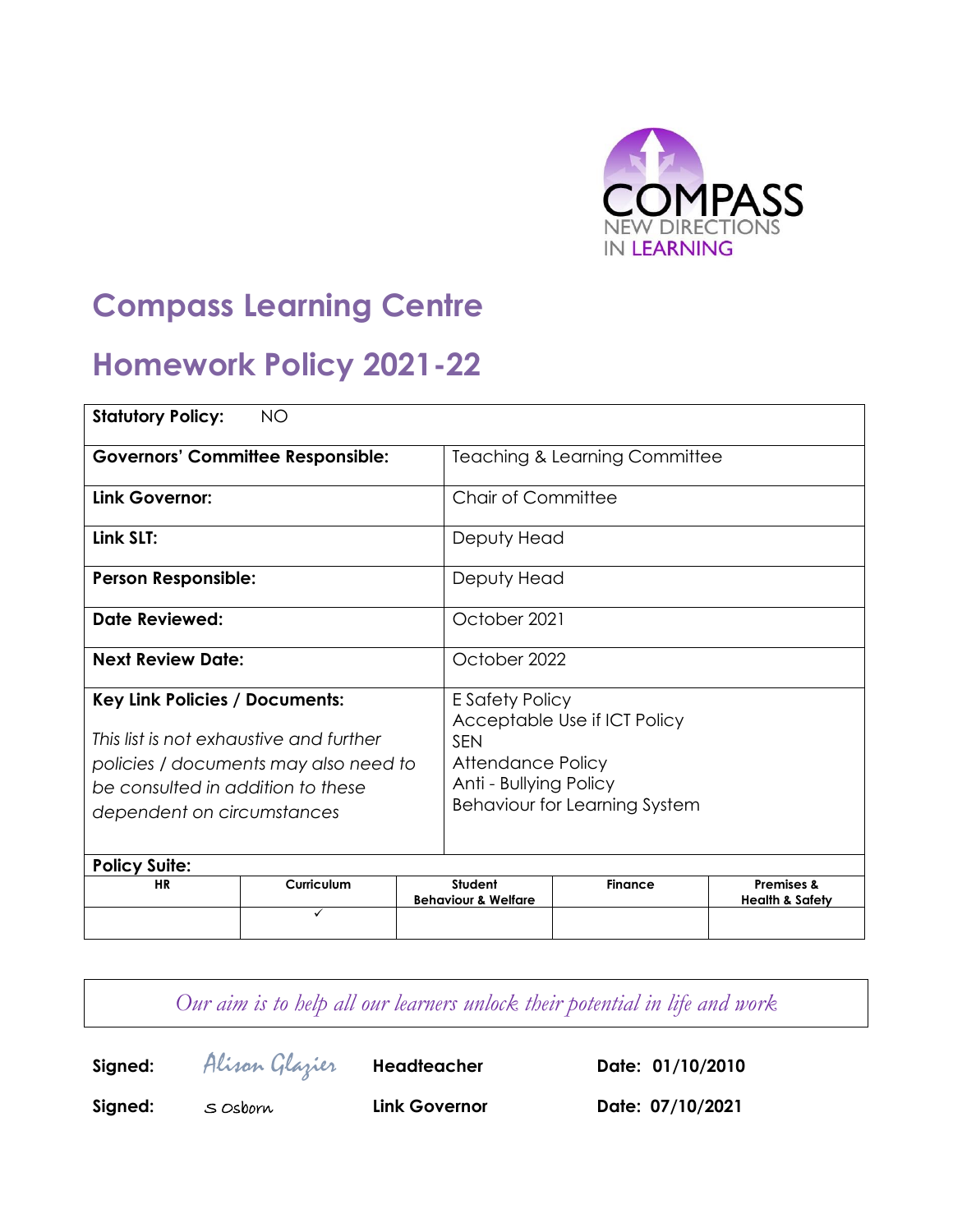### **Equality Impact Assessment – initial screening record**

| What area of work is being<br>considered? |                                      |                        | Homework Policy                                                               |                  |           |
|-------------------------------------------|--------------------------------------|------------------------|-------------------------------------------------------------------------------|------------------|-----------|
|                                           | Upon whom will this impact?          |                        | Curriculum - Teaching & Learning                                              |                  |           |
|                                           |                                      |                        | How would the work impact upon groups, are they included and                  |                  |           |
| $\bullet$                                 | considered?                          |                        |                                                                               |                  |           |
|                                           | <b>The Equality Strands</b>          | <b>Negative Impact</b> | <b>Positive Impact</b>                                                        | No impact        |           |
|                                           | Minority ethnic groups               |                        |                                                                               |                  |           |
|                                           | Gender                               |                        | $\sqrt{}$                                                                     |                  |           |
|                                           | Disability                           |                        | $\sqrt{}$                                                                     |                  |           |
|                                           | Religion, Faith or Belief            |                        | $\sqrt{}$                                                                     |                  |           |
|                                           | Sexual Orientation                   |                        | $\sqrt{}$                                                                     |                  |           |
|                                           | Transgender                          |                        | $\sqrt{ }$                                                                    |                  |           |
|                                           | Age                                  |                        | $\sqrt{}$                                                                     |                  |           |
|                                           | Rurality                             |                        | $\sqrt{}$                                                                     |                  |           |
|                                           |                                      |                        |                                                                               |                  |           |
|                                           |                                      |                        | Does data inform this work, research and/or consultation? And has it been     |                  |           |
|                                           | broken down by the equality strands? |                        |                                                                               |                  |           |
|                                           |                                      |                        |                                                                               |                  |           |
|                                           |                                      |                        |                                                                               |                  |           |
|                                           |                                      |                        |                                                                               |                  |           |
|                                           |                                      |                        |                                                                               |                  |           |
|                                           | <b>The Equality Strands</b>          | <b>No</b>              | Yes                                                                           | <b>Uncertain</b> |           |
|                                           | Minority ethnic groups               | $\sqrt{ }$             |                                                                               |                  |           |
|                                           | Gender                               |                        |                                                                               |                  |           |
|                                           | Disability                           | $\sqrt{ }$             |                                                                               |                  |           |
|                                           | Religion, Faith or Belief            | $\sqrt{ }$             |                                                                               |                  |           |
|                                           | Sexual Orientation                   | $\sqrt{ }$             |                                                                               |                  |           |
|                                           | Transgender                          | V                      |                                                                               |                  |           |
|                                           | Age                                  | $\sqrt{ }$             |                                                                               |                  |           |
|                                           | Rurality                             |                        |                                                                               |                  |           |
|                                           |                                      |                        |                                                                               |                  |           |
|                                           |                                      |                        | Does the initial screening highlight potential issues that may be illegal? No |                  |           |
|                                           |                                      |                        |                                                                               |                  |           |
|                                           | Further comments:-                   |                        |                                                                               |                  |           |
|                                           |                                      |                        |                                                                               |                  |           |
|                                           |                                      |                        |                                                                               |                  |           |
|                                           |                                      |                        | Do you consider that a full Equality Impact Assessment is required?           |                  | <b>No</b> |
|                                           |                                      |                        |                                                                               |                  |           |
|                                           |                                      |                        | Initial screening carried out by Mark Fisher Alison Glazier                   |                  |           |
|                                           |                                      |                        |                                                                               |                  |           |
|                                           |                                      |                        |                                                                               |                  |           |
|                                           |                                      |                        |                                                                               |                  |           |
|                                           | M Fisher<br>Signed:                  | Dated                  | 1/10/2021                                                                     |                  |           |
|                                           |                                      |                        |                                                                               |                  |           |
|                                           | Comment by Headteacher:              |                        |                                                                               |                  |           |
|                                           | Alisan Glazier                       |                        |                                                                               |                  |           |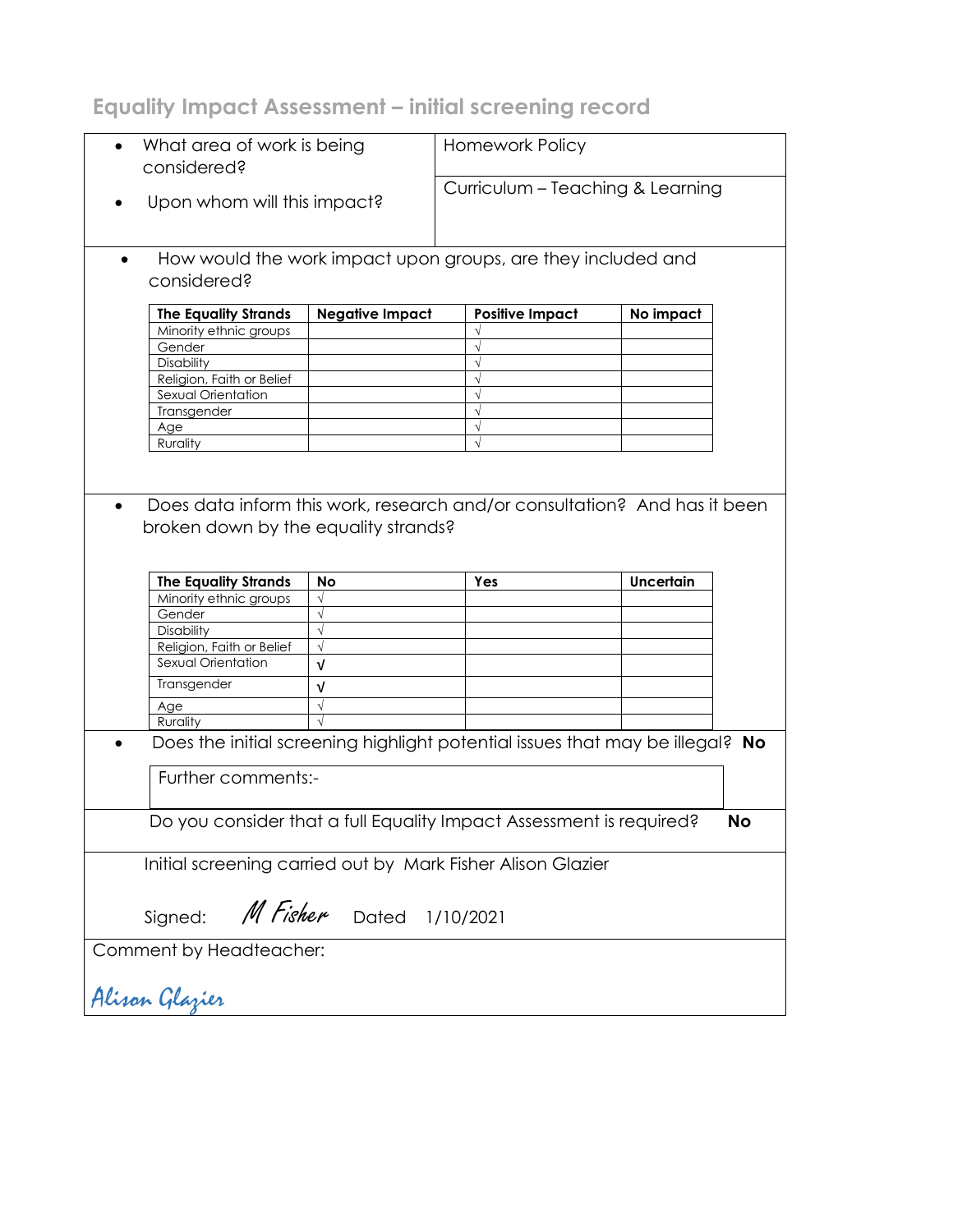### **HOME WORK POLICY**

Homework is a complex issue when looking at and addressing the needs of young people with complex and challenging needs. There are many practical and pragmatic issues that make the application of a homework system difficult to operate successfully and with purpose. In many cases the ability to complete homework at home may be limited, for others 'home is home' and 'school is school'. As such the concept of "homework" can seem alien and not tolerated. In such cases the setting may benefit from referring to homework as 'extended' or 'independent' study. For others homework is a worthwhile and engaging activity that supplies opportunity for further learning and gives parity with siblings and home based peers. It is essential that we get the right balance and help develop our young people in terms of their understanding, consolidation and transference of skills. Homework is one way in how this can be achieved.

In designing a procedure for homework it is essential that it has specific aims, these include:

- Opportunities to extend curriculum awareness.
- Opportunities to support accredited courses (e.g. GCSE)
- Opportunities to prepare young people for external examination.
- Opportunities to develop transference skills.
- Opportunities to consolidate the understanding of concepts.

The application of homework across the range of National Curriculum subjects for the sake of supplying homework is not appropriate in developing effective skill development, or productive in understanding learning outcomes. Homework can, and should, be differentiated to:

- The individual (where appropriate)
- The class group
- Subject

be appropriate and meaningful and supportive of the wider learning taking place in school.

In setting homework the following protocols should be followed:

#### **School staff will:**

- Ensure that the homework is clearly stated and limited directly to the content of that week's lessons.
- Ensure that its completion does not require external and prior knowledge of adults outside of the school to support, or aid completion.
- Allow time for young people to be supported in school.
- Allows a time frame for completion within designated school time (e.g. tutor time).

#### **Young people should:**

- Expect homework to be challenging.
- Expect homework to be associated with known and understood learning objectives.
- Expect homework to be directly linked to a communication aim/focus, accredited course, or content extension.
- Expect to undertake homework as part of their developmental progress across the school.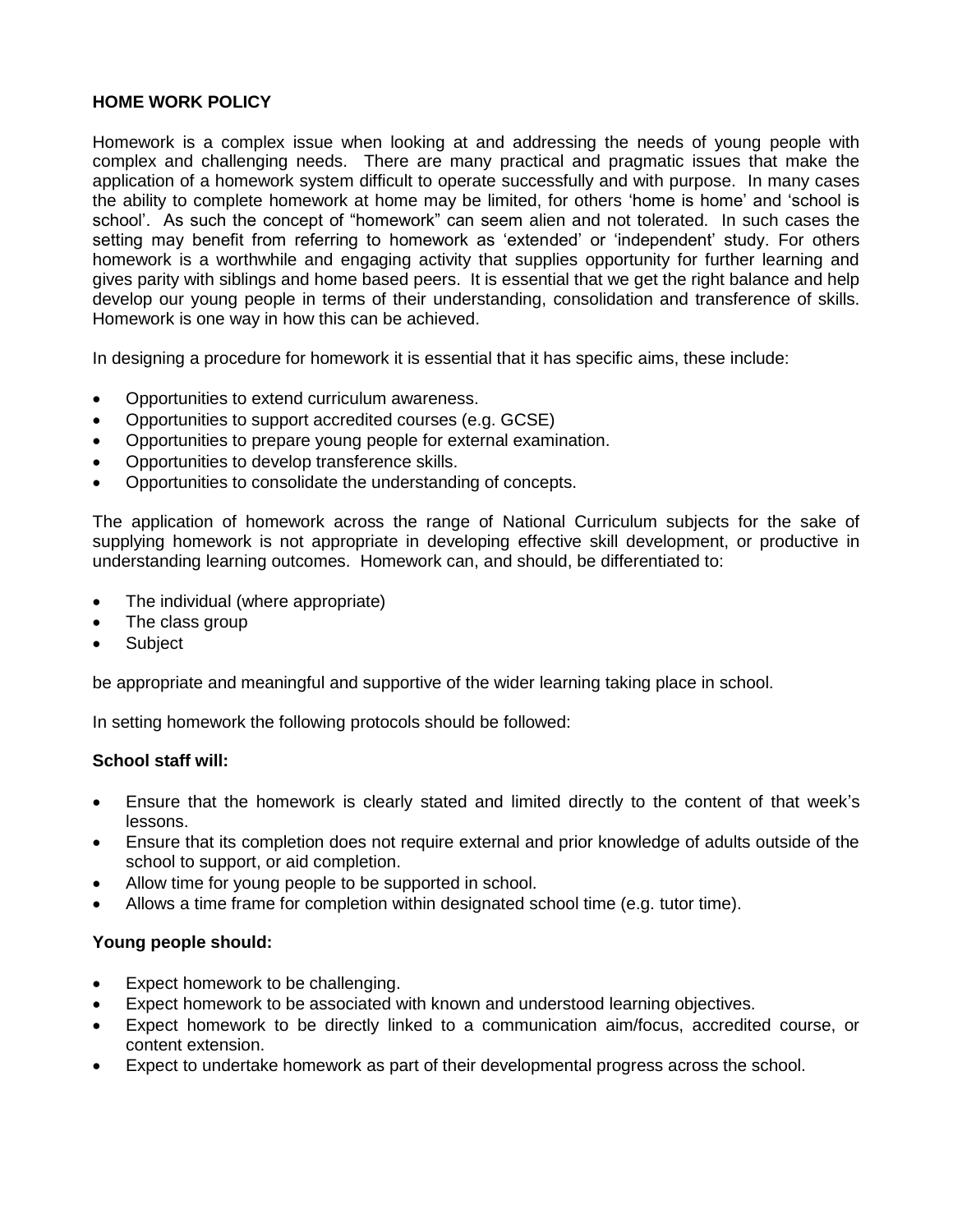### **Parents / Carers should:**

- Take an active part in regard to homework completion.
- Provide time and space for their child to complete homework.
- Give support and encouragement to help motivate their child
- Supply feedback to staff if homework is incomplete (i.e. too hard), or done swiftly (i.e. too easy).

### **Homework in:**

#### **(a) Key Stage 3 (ages: 11 – 14)**

will be set by class teachers in a manner that allows it to be:

- A discrete piece of work but in line with topics being studied.
- An extension of the day's activity, to help consolidate skills.
- Completed in one sitting.

Young people should be supported in using in-school systems to help complete homework on time, such as:

- Lunch time
- Tutor time

Activities suitable for homework include:

- Self evaluation sheets;
- Specific worksheets related to the days lesson;
- Revision exercises to support further skills development (e.g. math tables, spelling etc)

Homework setting:

- Teachers will set appropriate homework for students that they can complete at home or by another means.
- Teachers will not penalise students for not doing homework, instead, rewarding those that make the effort to complete the extension work.

#### **(b) Key Stage 4 (ages: 14 – 16)**

Will begin to develop a focus that looks towards eventual transition and accreditation at the end of the key stage. It will therefore focus on:

- Opportunity to support coursework.
- Opportunity to practise skills being assessed within course of study.
- Opportunity to self-evaluate performance.
- Opportunity to evidence ability for sampled work and Progress files

Activities suitable for homework include:

- Sample questions for GCSE or equivalent
- Self evaluation sheets for units completed.
- Practice coursework.